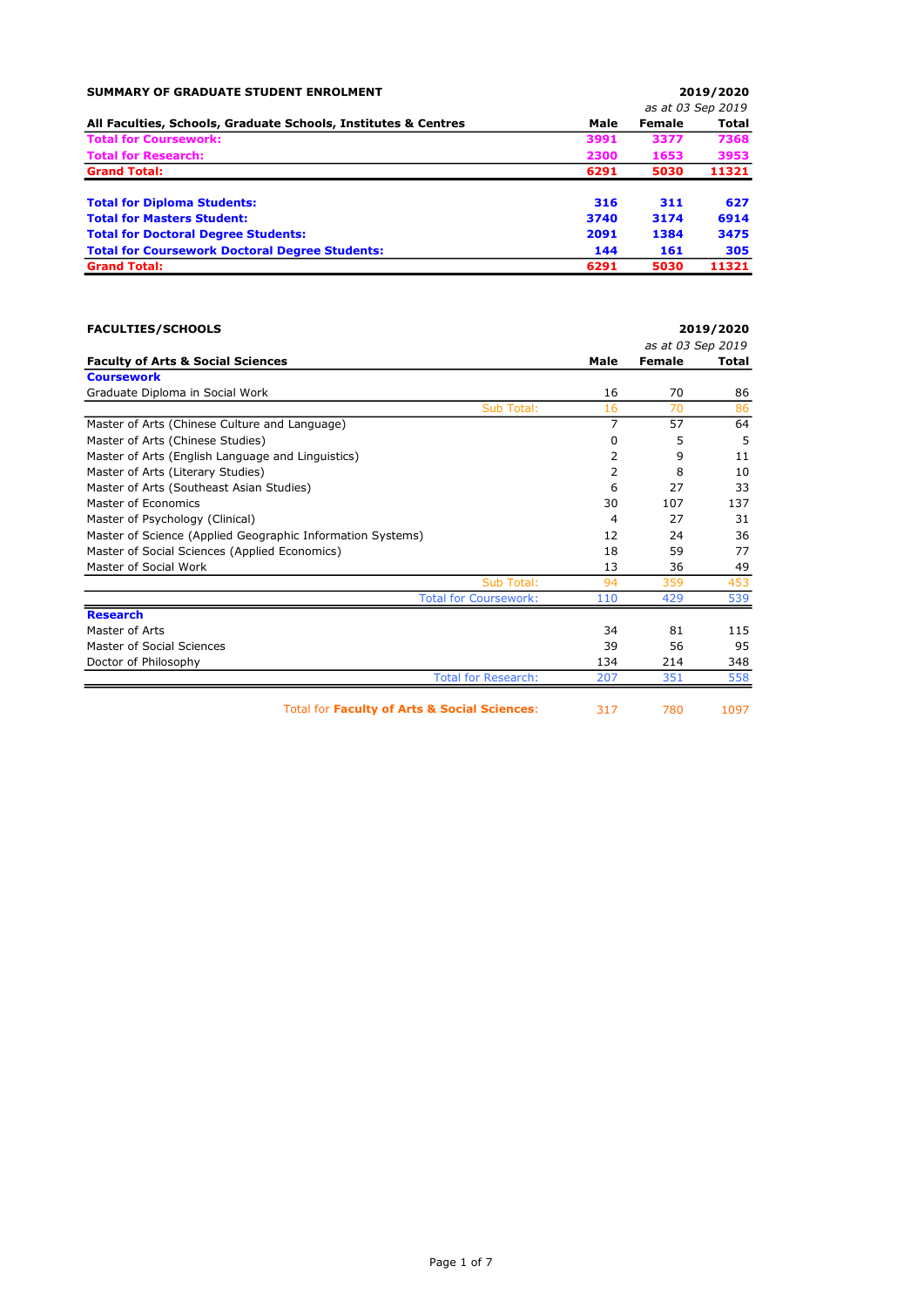| <b>School of Business</b>                               | Male         | <b>Female</b>  | Total          |
|---------------------------------------------------------|--------------|----------------|----------------|
| <b>Coursework</b>                                       |              |                |                |
| Master of Business Administration                       | 559          | 230            | 789            |
| Master of Science (Business Analytics)                  | 136          | 119            | 255            |
| Master of Science (Finance)                             | 31           | 10             | 41             |
| Master of Science (Management)                          | 47           | 78             | 125            |
| Master of Science (Marketing Analytics and Insights)    | 11           | 42             | 53             |
| <b>Total for Coursework:</b>                            | 784          | 479            | 1263           |
| <b>Research</b>                                         |              |                |                |
| Doctor of Philosophy                                    | 45           | 39             | 84             |
| <b>Total for Research:</b>                              | 45           | 39             | 84             |
| <b>Total for School of Business:</b>                    | 829          | 518            | 1347           |
| <b>School of Computing</b>                              | Male         | <b>Female</b>  | Total          |
| <b>Coursework</b>                                       |              |                |                |
| Master of Computing                                     | 327          | 154            | 481            |
| <b>Total for Coursework:</b>                            | 327          | 154            | 481            |
| <b>Research</b>                                         |              |                |                |
| Master of Science                                       | 3            | 1              | 4              |
| Doctor of Philosophy                                    | 248          | 77             | 325            |
| <b>Total for Research:</b>                              | 251          | 78             | 329            |
|                                                         |              |                |                |
| <b>Total for School of Computing:</b>                   | 578          | 232            | 810            |
| <b>Faculty of Dentistry</b>                             | Male         | <b>Female</b>  | Total          |
| <b>Coursework</b>                                       |              |                |                |
| Graduate Diploma in Dental Implantology                 | 6            | 5              | 11             |
| Sub Total:                                              | 6            | 5              | 11             |
| Master of Dental Surgery (Endodontics)                  | 3            | 6              | 9              |
| Master of Dental Surgery (Oral & Maxillofacial Surgery) | 5            | 3              | 8              |
| Master of Dental Surgery (Orthodontics)                 | $\Omega$     | $\overline{7}$ | $\overline{7}$ |
| Master of Dental Surgery (Paediatric Dentistry)         | 1            | 6              | $\overline{7}$ |
| Master of Dental Surgery (Periodontology)               | 4            | 3              | $\overline{7}$ |
| Master of Dental Surgery (Prosthodontics)               | 4            | 4              | 8              |
| Sub Total:                                              | 17           | 29             | 46             |
| <b>Total for Coursework:</b>                            | 23           | 34             | 57             |
| <b>Research</b>                                         |              |                |                |
| Master of Science                                       | 2            | 3              | 5              |
| Doctor of Philosophy                                    | 7            | 9              | 16             |
| <b>Total for Research:</b>                              | $\mathbf{q}$ | 12             | 21             |

Total for Faculty of Dentistry: 32 46 78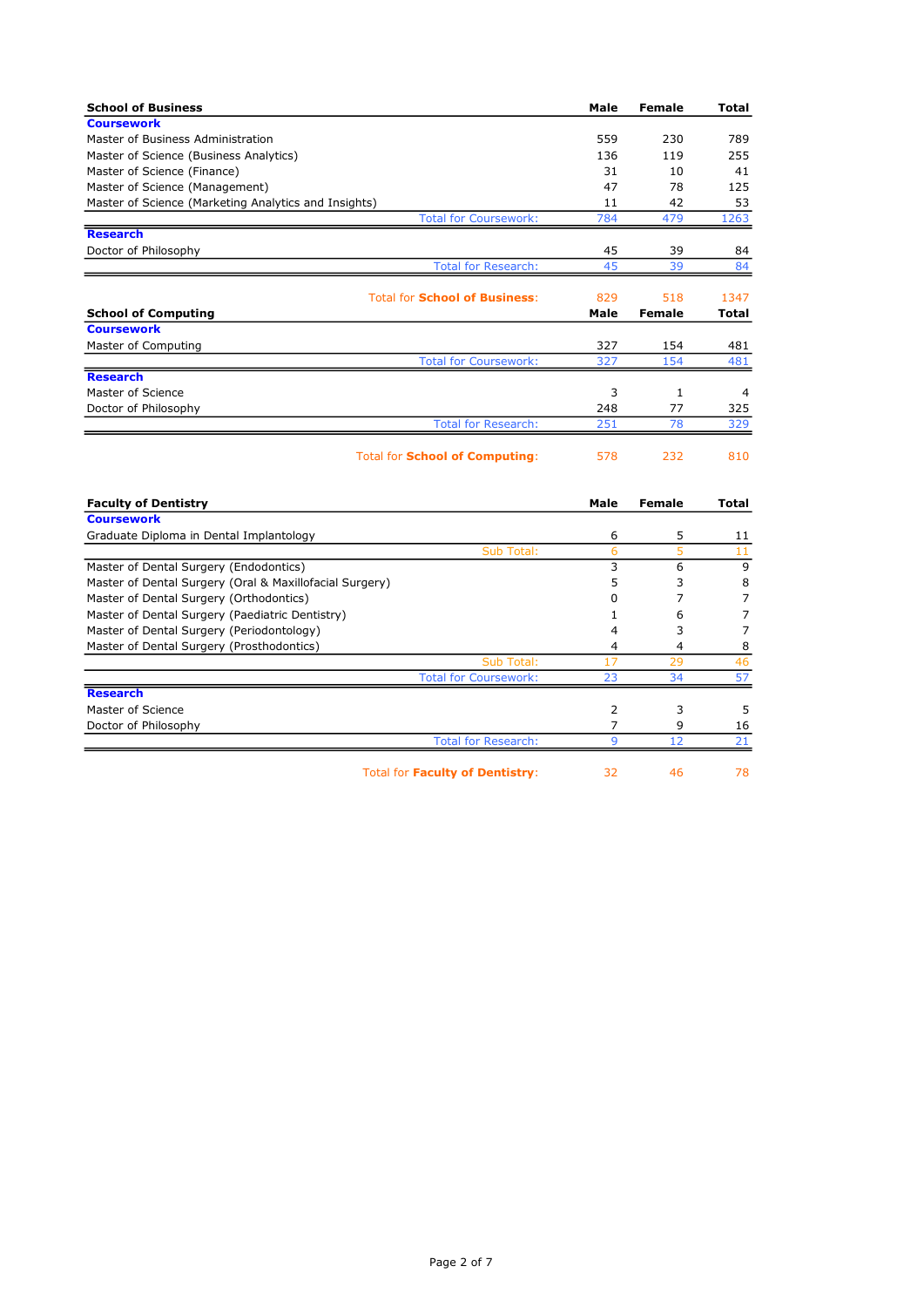| <b>School of Design &amp; Environment</b>                 | Male | Female | Total |
|-----------------------------------------------------------|------|--------|-------|
| <b>Coursework</b>                                         |      |        |       |
| Master of Architecture                                    | 73   | 80     | 153   |
| Master of Arts (Urban Design)                             | 10   | 9      | 19    |
| Master of Landscape Architecture                          | 8    | 34     | 42    |
| Master of Science (Building Performance & Sustainability) | 16   | 12     | 28    |
| Master of Science (Environmental Management)              | 37   | 49     | 86    |
| Master of Science (Integrated Sustainable Design)         | 10   | 17     | 27    |
| Master of Science (Project Management)                    | 42   | 40     | 82    |
| Master of Science (Real Estate)                           | 35   | 17     | 52    |
| Master of Urban Planning                                  | 18   | 31     | 49    |
| <b>Total for Coursework:</b>                              | 249  | 289    | 538   |
| <b>Research</b>                                           |      |        |       |
| Master of Arts (Architecture)                             | 0    | 1      |       |
| Master of Arts (Industrial Design)                        |      | 0      |       |
| Master of Science (Building)                              | 2    | 2      | 4     |
| Master of Science (Real Estate and Urban Economics)       |      | 1      | 2     |
| Doctor of Philosophy                                      | 49   | 46     | 95    |
| <b>Total for Research:</b>                                | 53   | 50     | 103   |
| <b>Total for School of Design &amp; Environment:</b>      | 302  | 339    | 641   |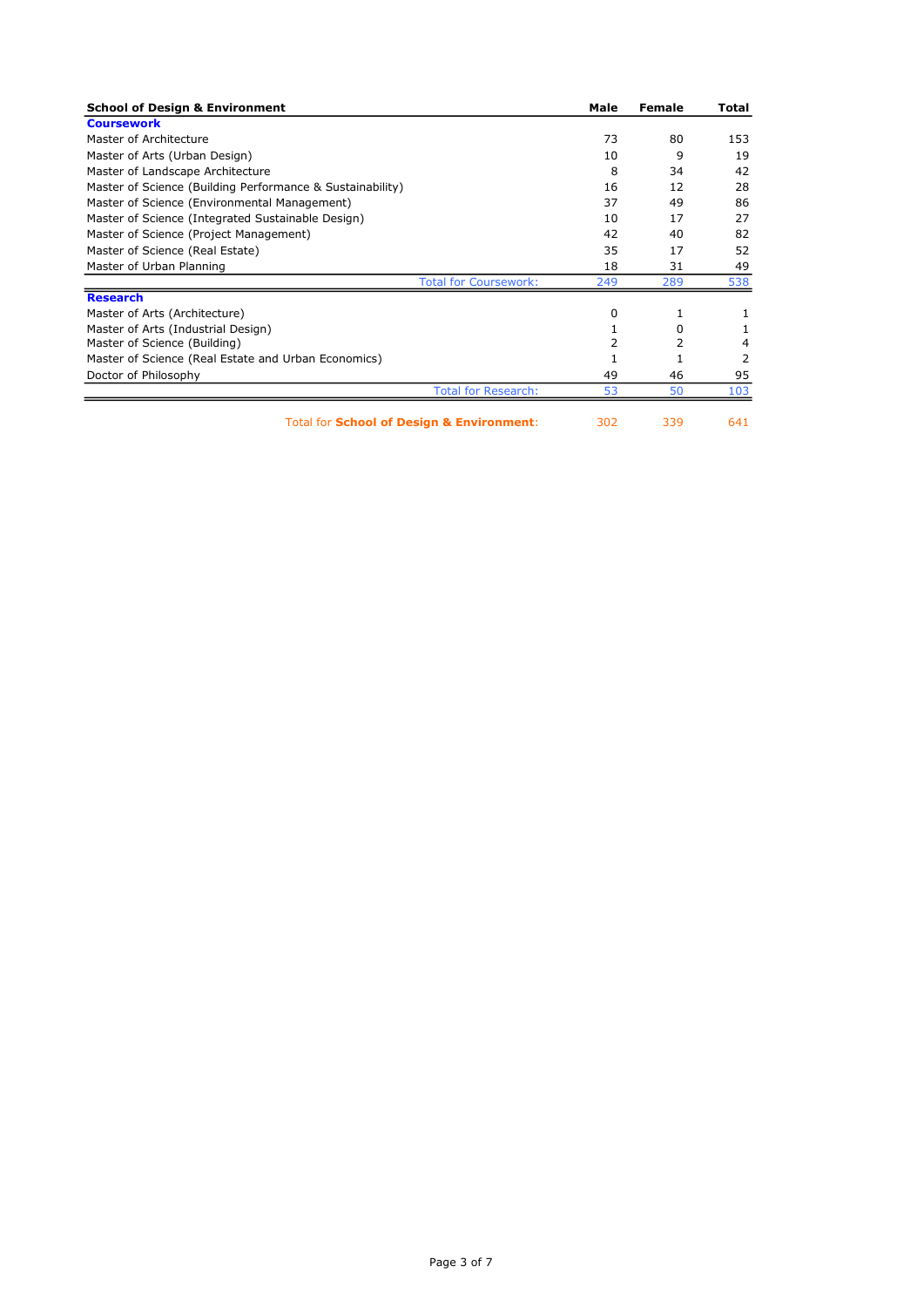| <b>Faculty of Engineering</b>                                 | Male           | <b>Female</b> | Total        |
|---------------------------------------------------------------|----------------|---------------|--------------|
| <b>Coursework</b>                                             |                |               |              |
| M.Sc (Hydraulic Engrg & Water Resources Mgmt)                 | 4              | 8             | 12           |
| Master of Science (Chemical Engineering)                      | 32             | 25            | 57           |
| Master of Science (Civil Engineering)                         | 174            | 89            | 263          |
| Master of Science (Electrical Engineering)                    | 183            | 75            | 258          |
| Master of Science (Environmental Engineering)                 | 20             | 34            | 54           |
| Master of Science (Geotechnical Engineering)                  | 41             | 16            | 57           |
| Master of Science (Industrial and Systems Engineering)        | 121            | 74            | 195          |
| Master of Science (Intellectual Property Management)          | 1              | $\Omega$      | $\mathbf{1}$ |
| Master of Science (Management of Technology)                  | 80             | 34            | 114          |
| Master of Science (Materials Science and Engineering)         | 24             | 24            | 48           |
| Master of Science (Mechanical Engineering)                    | 143            | 25            | 168          |
| Master of Science (Offshore Technology)                       | 8              | 1             | 9            |
| Master of Science (Safety, Health & Environmental Technology) | 57             | 28            | 85           |
| Master of Science (Supply Chain Management)                   | 81             | 74            | 155          |
| Master of Science (Systems Design and Management)             | 19             | 9             | 28           |
| Master of Science (Transportation Systems and Management)     | $\overline{2}$ | 1             | 3            |
| <b>Total for Coursework:</b>                                  | 1013           | 522           | 1535         |
| <b>Research</b>                                               |                |               |              |
| Master of Engineering                                         | 78             | 49            | 127          |
| Doctor of Engineering                                         | 3              | 1             | 4            |
| Doctor of Philosophy                                          | 690            | 272           | 962          |
| <b>Total for Research:</b>                                    | 771            | 322           | 1093         |
| Total for Faculty of Engineering:                             | 1784           | 844           | 2628         |

| <b>Faculty of Law</b>                                           | Male | Female | Total |
|-----------------------------------------------------------------|------|--------|-------|
| <b>Coursework</b>                                               |      |        |       |
| Graduate Diploma in Maritime & Arbitration                      | 13   | 6      | 19    |
| Sub Total:                                                      | 13   | 6      | 19    |
| Master of Laws                                                  | 5    | 18     | 23    |
| Master of Laws (Asian Legal Studies)                            | 2    |        | 3     |
| Master of Laws (Corporate & Financial Services Law)             | 5    | 11     | 16    |
| Master of Laws (International Arbitration & Dispute Resolution) | 2    | 13     | 15    |
| Master of Laws (Intellectual Property & Technology Law)         |      | 2      | 3     |
| Master of Laws (International & Comparative Law)                | 8    | 23     | 31    |
| Master of Laws (International Business Law)                     | 16   | 22     | 38    |
| Master of Laws (Maritime Law)                                   | 3    | 8      | 11    |
| Sub Total:                                                      | 42   | 98     | 140   |
| <b>Total for Coursework:</b>                                    | 55   | 104    | 159   |
| <b>Research</b>                                                 |      |        |       |
| Doctor of Philosophy                                            | 9    | 11     | 20    |
| <b>Total for Research:</b>                                      | 9    | 11     | 20    |
| Total for Faculty of Law:                                       | 64   | 115    | 179   |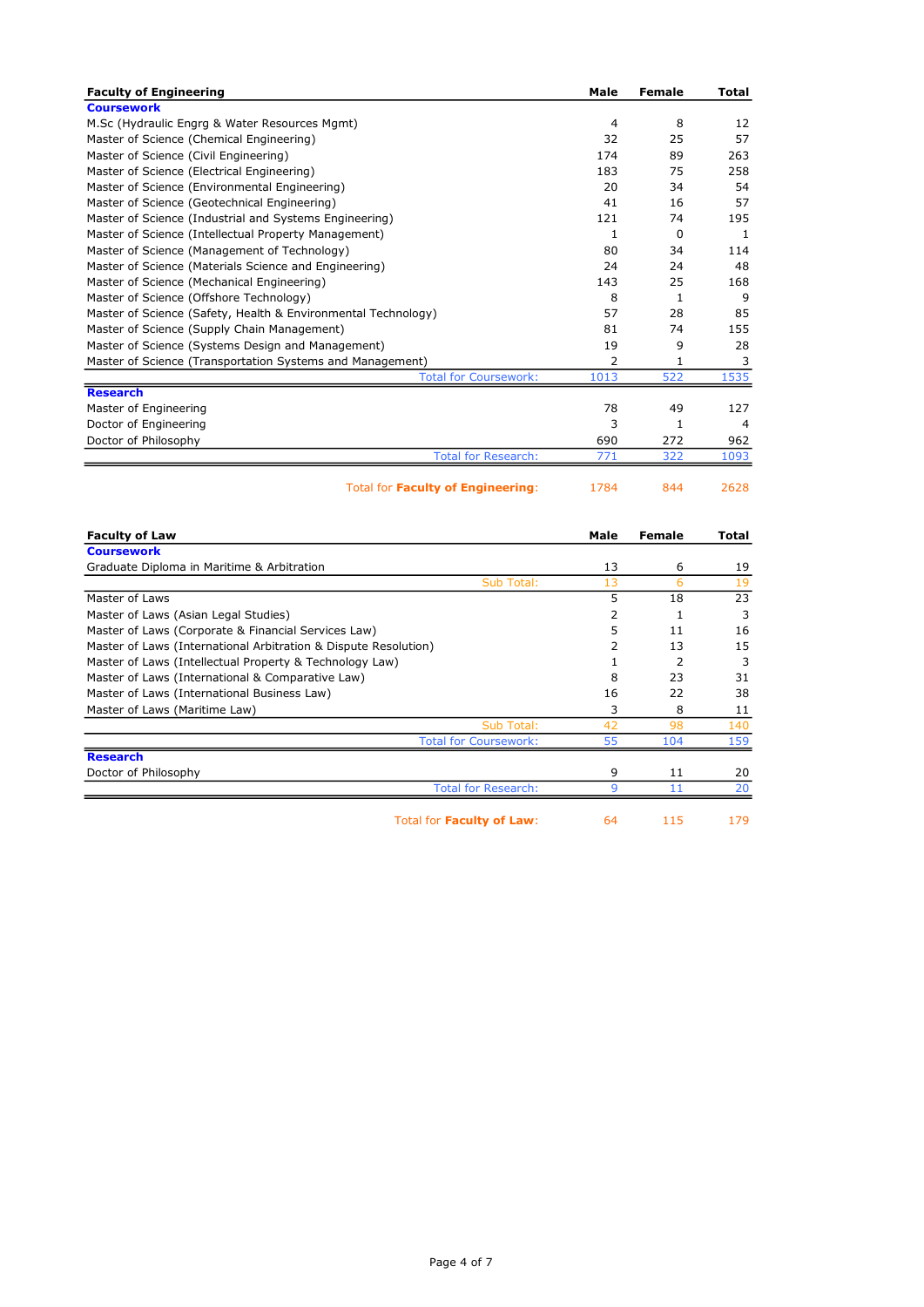| Lee Kuan Yew School of Public Policy                   | Male | Female | <b>Total</b> |
|--------------------------------------------------------|------|--------|--------------|
| <b>Coursework</b>                                      |      |        |              |
| Master in International Affairs                        | 15   | 30     | 45           |
| Master in Public Administration                        | 31   | 29     | 60           |
| Master in Public Administration and Management         | 29   | 32     | 61           |
| Master in Public Policy                                |      | 77     | 141          |
| <b>Total for Coursework:</b>                           | 139  | 168    | 307          |
| <b>Research</b>                                        |      |        |              |
| Doctor of Philosophy                                   | 13   | 21     | 34           |
| <b>Total for Research:</b>                             | 13   | 21     | 34           |
| <b>Total for Lee Kuan Yew School of Public Policy:</b> | 152  | 189    | 341          |

| Saw Swee Hock School of Public Health    |                                                         | Male | Female | <b>Total</b> |
|------------------------------------------|---------------------------------------------------------|------|--------|--------------|
| <b>Coursework</b>                        |                                                         |      |        |              |
| Graduate Diploma in Applied Epidemiology |                                                         |      | 2      | 3            |
|                                          | Sub Total:                                              |      |        | 3            |
| Master of Public Health                  |                                                         | 55   | 73     | 128          |
|                                          | Sub Total:                                              | 55   | 73     | 128          |
|                                          | <b>Total for Coursework:</b>                            | 56   | 75     | 131          |
| <b>Research</b>                          |                                                         |      |        |              |
| Master of Science                        |                                                         |      | 4      | 5            |
| Doctor of Philosophy                     |                                                         | 19   | 38     | 57           |
|                                          | <b>Total for Research:</b>                              | 20   | 42     | 62           |
|                                          | <b>Total for Saw Swee Hock School of Public Health:</b> | 76   | 117    | 193          |

| <b>Faculty of Science</b>                                  | Male | Female | Total |
|------------------------------------------------------------|------|--------|-------|
| <b>Coursework</b>                                          |      |        |       |
| Joint Master of Science in Industrial Chemistry            | 16   | 12     | 28    |
| Master of Science (Applied Physics)                        | 12   | 15     | 27    |
| Master of Science (Chemistry)                              | 20   | 14     | 34    |
| Master of Science (Chemistry for Energy and Environment)   | 6    | 22     | 28    |
| Master of Science in (Food Science and Human Nutrition)    | 9    | 47     | 56    |
| Master of Science (Mathematics)                            | 29   | 18     | 47    |
| Master of Science (Pharmaceutical Sciences and Technology) | 8    | 7      | 15    |
| Master of Science (Physics)                                | 7    | 1      | 8     |
| Master of Science (Quantitative Finance)                   | 63   | 96     | 159   |
| Master of Science (Statistics)                             | 95   | 136    | 231   |
| NUS-ANU Master of Science (Science Communication)          | 11   | 15     | 26    |
| Doctor of Pharmacy                                         | 7    | 10     | 17    |
| <b>Total for Coursework:</b>                               | 283  | 393    | 676   |
| <b>Research</b>                                            |      |        |       |
| Master of Science                                          | 34   | 36     | 70    |
| Master of Science (Pharmacy)                               | 3    | 3      | 6     |
| Doctor of Philosophy                                       | 430  | 292    | 722   |
| <b>Total for Research:</b>                                 | 467  | 331    | 798   |
| <b>Total for Faculty of Science:</b>                       | 750  | 724    | 1474  |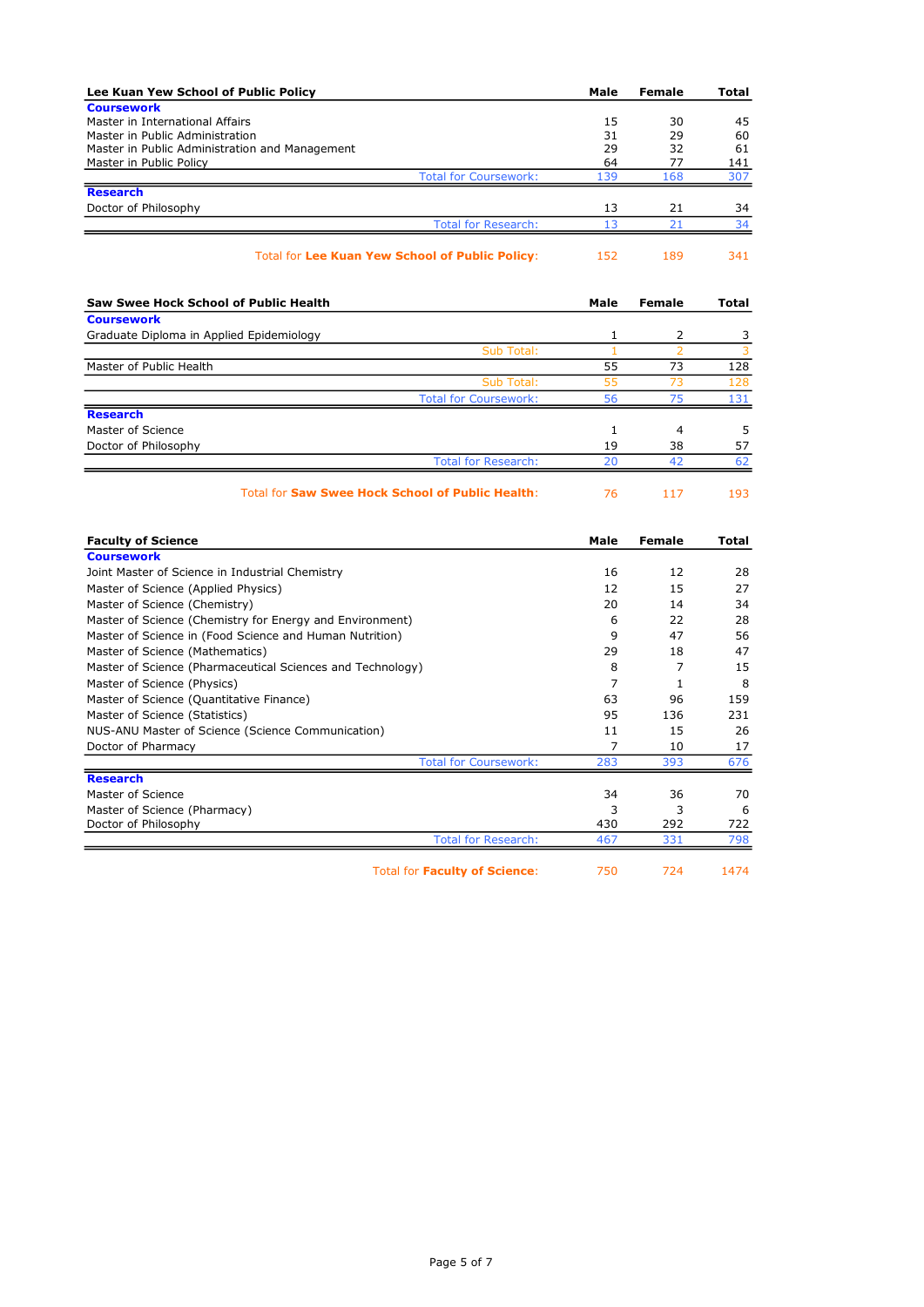| Yong Loo Lin School of Medicine                   | Male | <b>Female</b> | Total |
|---------------------------------------------------|------|---------------|-------|
| <b>Coursework</b>                                 |      |               |       |
| Graduate Diploma in Family Medicine               | 38   | 22            | 60    |
| Graduate Diploma in Family Practice Dermatology   | 20   | 13            | 33    |
| Graduate Diploma in Geriatric Medicine            | 18   | 14            | 32    |
| Graduate Diploma in Mental Health                 | 21   | 21            | 42    |
| Graduate Diploma in Occupational Medicine         | 13   | 6             | 19    |
| Graduate Diploma in Palliative Medicine           | 10   | 16            | 26    |
| Graduate Diploma in Tissue Banking                | 0    | 0             | 0     |
| Sub Total:                                        | 120  | 92            | 212   |
| Master of Clinical Investigation                  | 17   | 15            | 32    |
| Master of Medicine (Emergency Medicine)           | 2    | 1             | 3     |
| Master of Medicine (Internal Medicine)            | 2    | 0             | 2     |
| Master of Medicine (Orthopaedic Surgery)          | 31   | 6             | 37    |
| Master of Medicine (Paediatric Medicine)          | 2    | 5             | 7     |
| Master of Medicine (Surgery)                      | 3    | 1             | 4     |
| Master of Nursing                                 | 0    | 31            | 31    |
| Master of Science (Audiology)                     | 3    | 11            | 14    |
| Master of Science (Speech and Language Pathology) | 3    | 20            | 23    |
| Sub Total:                                        | 63   | 90            | 153   |
| <b>Total for Coursework:</b>                      | 183  | 182           | 365   |
| <b>Research</b>                                   |      |               |       |
| Master of Science                                 | 10   | 27            | 37    |
| Master of Science (Nursing)                       | 1    | 5             | 6     |
| Doctor of Philosophy                              | 163  | 228           | 391   |
| <b>Total for Research:</b>                        | 174  | 260           | 434   |
| <b>Total for Yong Loo Lin School of Medicine:</b> | 357  | 442           | 799   |